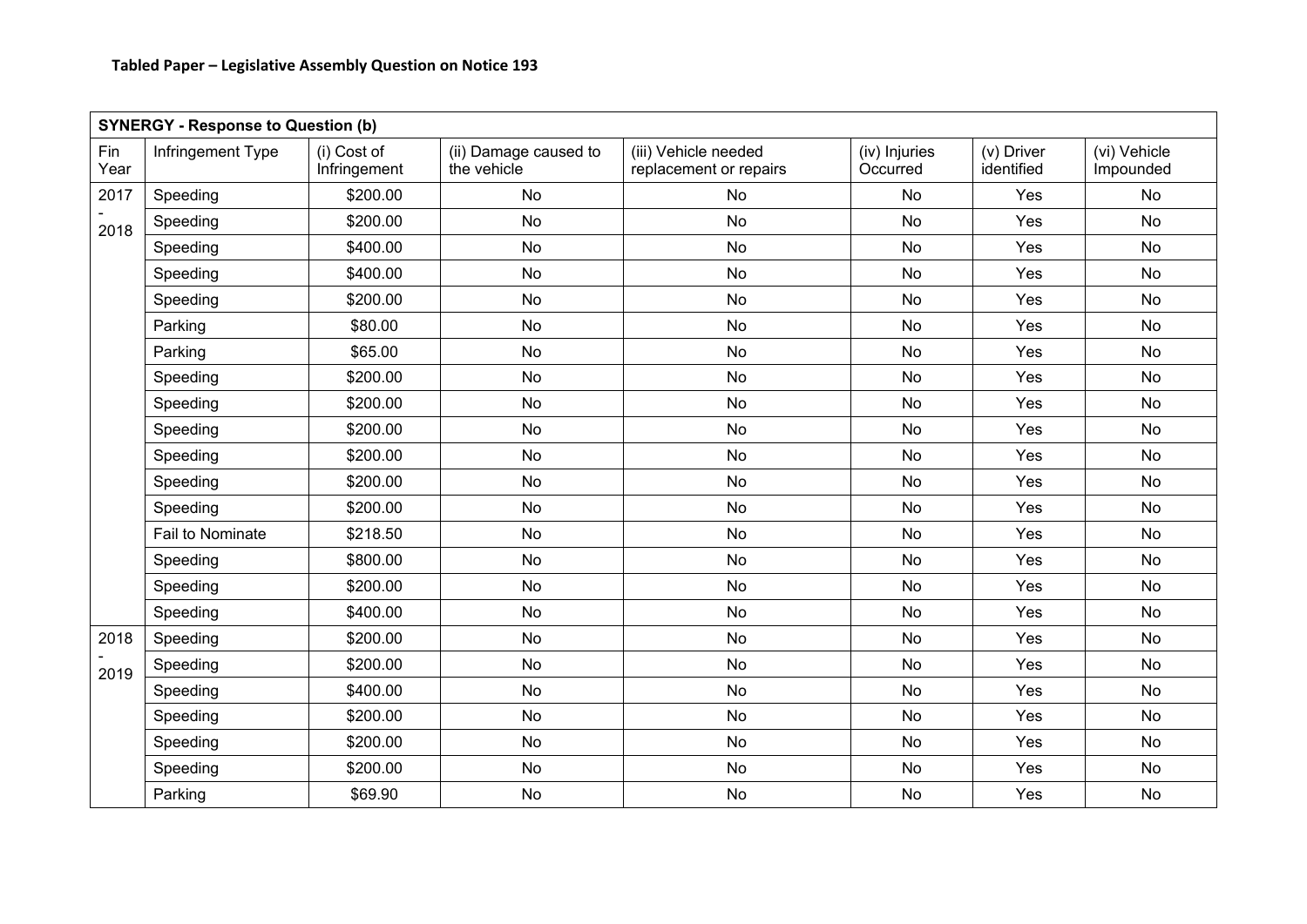|      | Speeding                                | \$200.00 | <b>No</b> | <b>No</b> | <b>No</b> | Yes | <b>No</b> |
|------|-----------------------------------------|----------|-----------|-----------|-----------|-----|-----------|
|      | Speeding                                | \$219.90 | No        | No        | No        | Yes | No        |
|      | Court Order                             | \$300.35 | <b>No</b> | <b>No</b> | <b>No</b> | Yes | <b>No</b> |
|      | Speeding                                | \$400.00 | No        | No        | No        | Yes | No        |
|      | Fail to Comply                          | \$419.90 | <b>No</b> | No        | <b>No</b> | Yes | <b>No</b> |
|      | Fail to Comply                          | \$500.35 | <b>No</b> | No        | <b>No</b> | Yes | <b>No</b> |
|      | Speeding                                | \$200.00 | <b>No</b> | No        | <b>No</b> | Yes | <b>No</b> |
|      | No Stopping                             | \$99.90  | No        | No        | No        | Yes | No        |
|      | <b>Court Order</b>                      | \$180.35 | No        | No        | No        | Yes | <b>No</b> |
|      | Speeding                                | \$200.00 | No        | No        | <b>No</b> | Yes | <b>No</b> |
|      | Speeding                                | \$400.00 | No        | No        | No        | Yes | No        |
|      | Speeding                                | \$200.00 | No        | No        | <b>No</b> | Yes | <b>No</b> |
|      | Disobey Traffic Light<br>- Nomination   | \$400.00 | <b>No</b> | No        | No        | Yes | <b>No</b> |
|      | Speeding                                | \$200.00 | <b>No</b> | <b>No</b> | <b>No</b> | Yes | <b>No</b> |
|      | Speeding                                | \$400.00 | <b>No</b> | No        | <b>No</b> | Yes | <b>No</b> |
| 2019 | Speeding                                | \$400.00 | No        | No        | <b>No</b> | Yes | <b>No</b> |
| 2020 | Speeding                                | \$400.00 | No        | No        | <b>No</b> | Yes | <b>No</b> |
|      | Parking                                 | \$146.90 | No        | No        | No        | Yes | No        |
|      | Speeding                                | \$200.00 | <b>No</b> | No        | <b>No</b> | Yes | <b>No</b> |
|      | Speeding                                | \$400.00 | <b>No</b> | No        | <b>No</b> | Yes | <b>No</b> |
|      | Parking                                 | \$71.90  | No        | No        | No        | Yes | No        |
|      | Not Stop at Red<br><b>Traffic Light</b> | \$600.00 | No        | No        | No        | Yes | No        |
|      | Speeding                                | \$400.00 | No        | No        | <b>No</b> | Yes | <b>No</b> |
|      | Speeding                                | \$200.00 | No        | No        | No        | Yes | No        |
|      | Speeding                                | \$200.00 | No        | No        | No        | Yes | <b>No</b> |